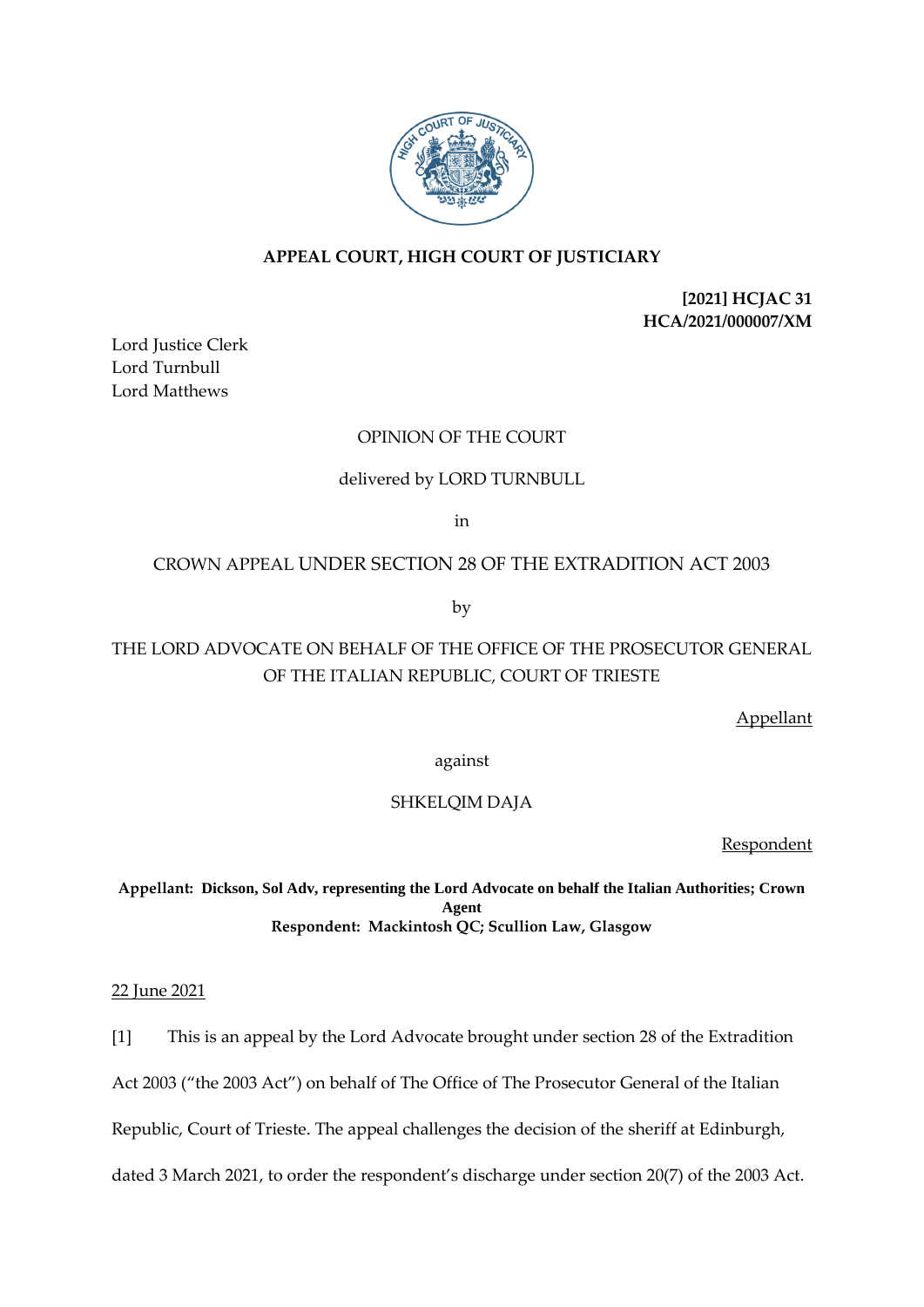#### **Background**

[2] The respondent, an Albanian national, was arrested on 18 June 2019 under section 4 of the 2003 Act in respect of an European Arrest Warrant ("EAW") issued by the Italian Judicial Authorities on 8 May 2017.

[3] The EAW sought the respondent's extradition to serve a sentence of 15 years imprisonment imposed on 24 September 2014 by the Court of Appeal at Trieste, Italy following review of the decision of the Court of Pordenone of 12 October 2012, to convict him of framework list offences characterised under Scots law as two charges of attempted murder and one of assault to severe injury and danger of life.

[4] The Italian criminal proceedings had been commenced following an incident in Pordenone Italy on the night of 9/10 December 2006 in which two males were victims of stab wounds. The respondent had been tried (along with 4 other accused) and convicted in his absence. He had never been arrested nor made any appearance before the courts, having left Italy two weeks after the incident and never returned. At the trial, a court appointed lawyer appeared on his behalf.

[5] Following his conviction in absence another lawyer, Mr Pardo, had acted for the respondent, under a mandate engaged via a power of attorney purportedly signed by the respondent. He acted in three appeals in relation to the conviction, one of which had been successful in reducing the sentence from an initial 18 year period to 15 years.

### **The EAW**

[6] The EAW was presented on the basis that the respondent was a fugitive from justice, who, having been aware of the scheduled trial, had given a mandate to a legal counsellor, appointed by himself or by the state, to defend him at trial. It narrated that in the appeal the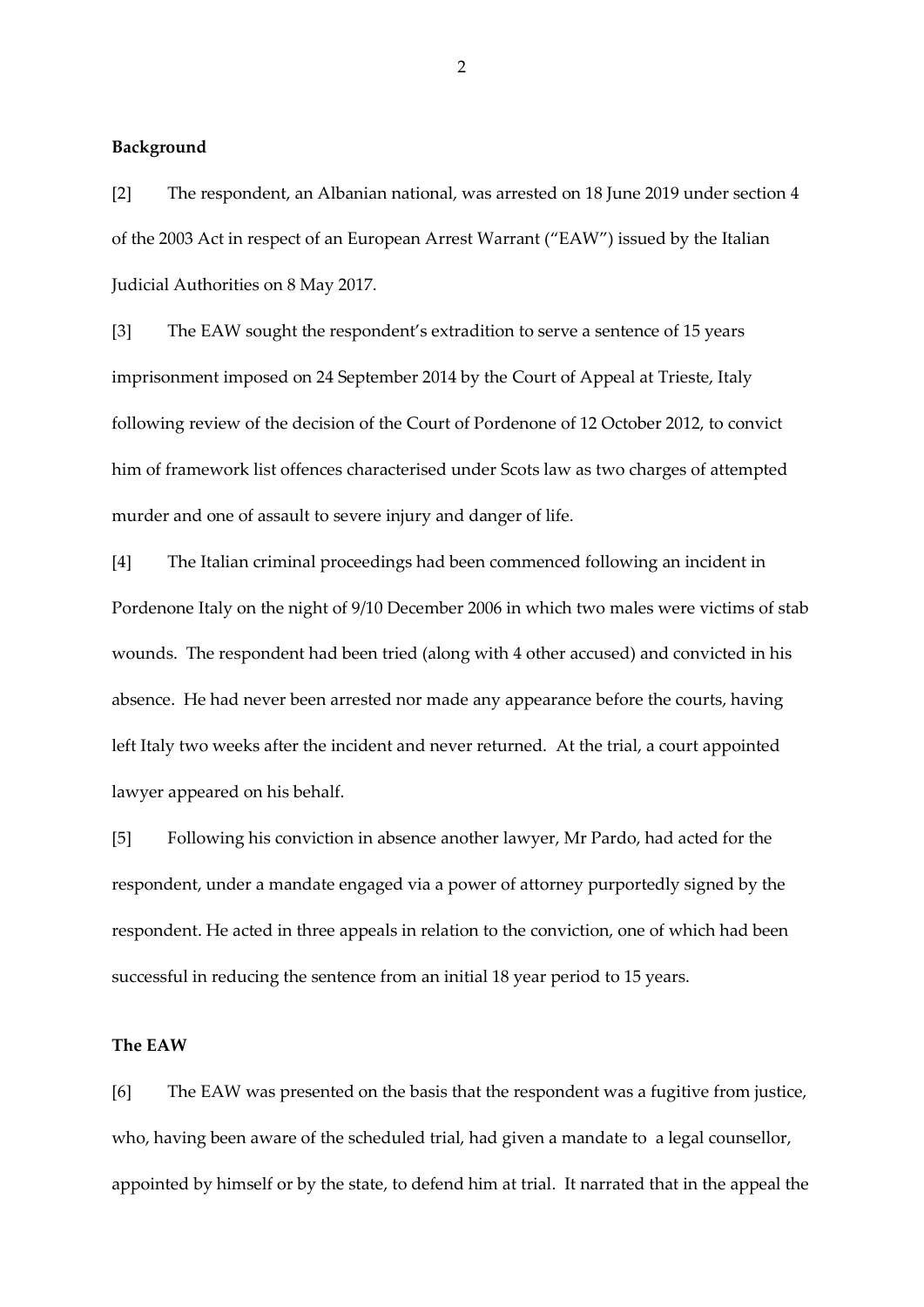lawyer, Mr Pardo, did not contest the respondent's absence and lodged a further appeal on his behalf to the Court of Cassation. Proceeding on this basis the EAW made no reference to the possibility of a retrial.

### **The extradition hearing**

[7] At the extradition hearing the sheriff permitted counsel appearing for the respondent to lead evidence concerning the circumstances in which he came to be convicted in his absence. Evidence was led from the respondent's brother Dorian, who was accused with him and was acquitted after the trial, at which he attended, from the Italian lawyer Mr Pardo who came to act for the respondent, and from a handwriting expert Dr Evelynn Gillies. The respondent gave evidence as well.

[8] In light of this evidence the sheriff determined that the respondent had been tried and convicted in his absence, but that he had not deliberately absented himself from trial, having had no notification of the Italian proceedings until 2015. He held that the state appointed lawyer appeared for him at trial without having met the respondent, as was then possible under Italian law, and that Mr Pardo appeared for the respondent under a mandate which had not been signed by the respondent but had been fraudulently supplied by his father, with a forged signature. Mr Pardo had no direct dealings with and did not meet the respondent. These findings are not challenged in this appeal.

[9] Separately, the sheriff also allowed evidence to be led on behalf of the respondent from a practising Italian defence attorney, Nicola Canestrini, as to the effect of Italian law and procedure. Having done so he made what he described as findings in law based on this evidence: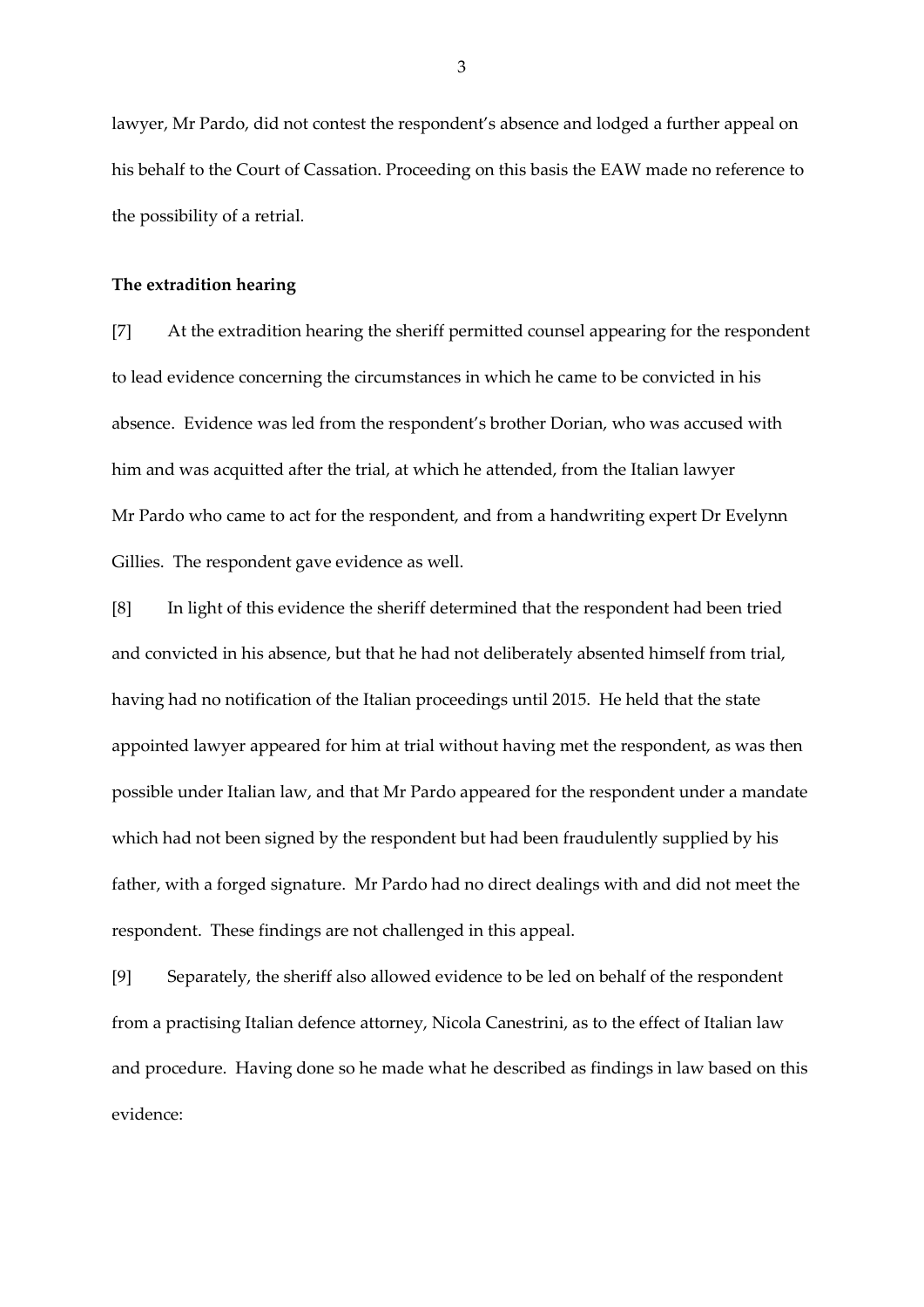1. Mr Daja would be entitled, on return to Italy, to a review on appeal amounting to a retrial, in accordance with Italian procedure. That procedure would only involve the rehearing of evidence, or the leading of new evidence, if the appeal court so permits. The appeal court will place importance on the evidence at the original hearing. It is likely that the evidence at the original hearing was not properly tested. There are evidential restrictions on whether new evidence will be permitted. In such cases it is rare for a retrial to be permitted de novo. It is accordingly very unlikely that Mr Daja will be entitled to test the existing evidence or lead new evidence on his behalf.

2. In any review or retrial proceedings, Mr Daja would not have the right to examine or have examined witnesses against him and to obtain the attendance and examination of witnesses on his behalf on the same conditions as witnesses against him. The terms of section 20(8) of the 2003 Act are not satisfied. Accordingly the question in section 20(5) must be decided in the negative.

Having arrived at these conclusions the sheriff held that section 20(7) of the 2003 Act required him to order the respondent's release.

#### **Submissions for the appellant**

[10] On behalf of the appellant, it was submitted that the circumstances of the present application for extradition were highly unusual. The ordinary rule was that the court of the requested state should accept the terms of the EAW at face value and not carry out its own investigation of the merits of the request - *Cretu* v *Local Court of Suceava, Romania* [2016] 1 WLR 3344, para 35, *Domi* v *Public Prosecutors Office at the Court of Udine, Italy* [2021] EWHC 923 (Admin), paras 73 and 79.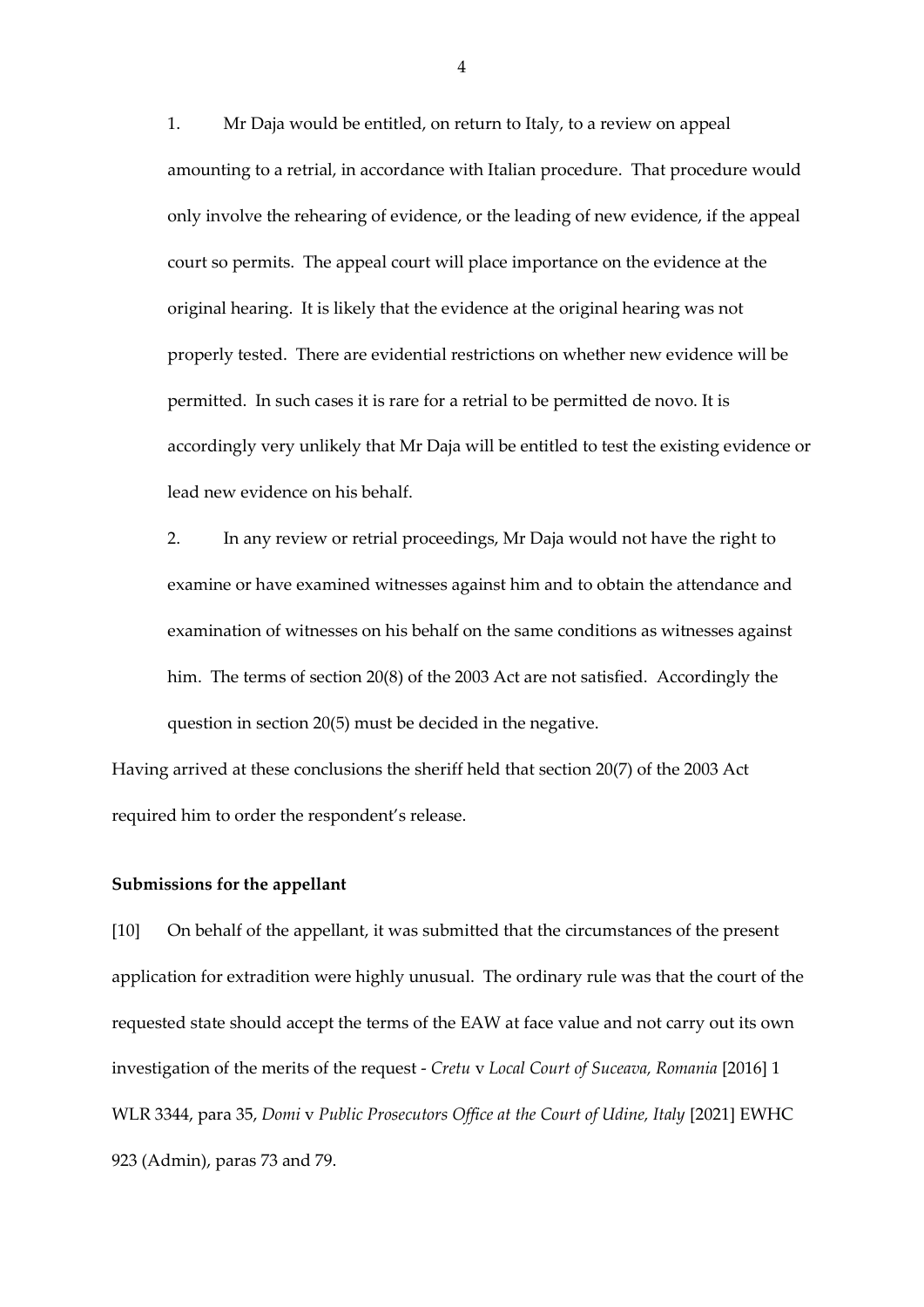[11] In the present case the status of the respondent as a fugitive had been put in issue before the sheriff based upon a claim of fraud. It had been correct in those circumstances for the sheriff to have heard evidence and to have assessed that status. Although no objection had been taken to the evidence given by Mr Canestrini, the evidence which he gave about the quality of any retrial available to the respondent was not relevant. Relying on the case of *Nastase* v *Italy* [2012] EWHC 3671 (Admin) it was submitted that the question of the nature of the retrial available was for the Italian authorities to determine but that it was to be assumed that the procedure available was compliant with Article 6 ECHR. While the sheriff rightly noted that section 20(8) of the 2003 Act required to be read in conformity with Article 4a of the Council Framework Decision 2002 (as amended), he erred in not reading the requirements in section 20(8)(b) so as allow the procedural law of Italy to take effect (*Dumitrache* v *Prosecutor Generals Office of the Court of Pordenone, Italy* [2021] EWHC 958 (Admin) at para 82-84).

[12] Mr Dickson for the appellant contended that in his submission to the sheriff he had argued that Mr Canestrini's evidence on this issue was irrelevant. He drew attention to paragraphs 98 and 105 of the sheriff's judgement as supporting this proposition. He submitted that the sheriff had not dealt with this point in his reasoning.

### *Second chance to extradite*

[13] Mr Dickson also drew attention to paragraph 120 of the sheriff's report where he explained that his findings did not preclude a further attempt to extradite the respondent based on a corrected version of the facts. It was submitted that the sheriff was wrong in this assumption. He had not invited parties to address him on this issue. The Italian authorities could not issue another request as the proceedings in Italy were final.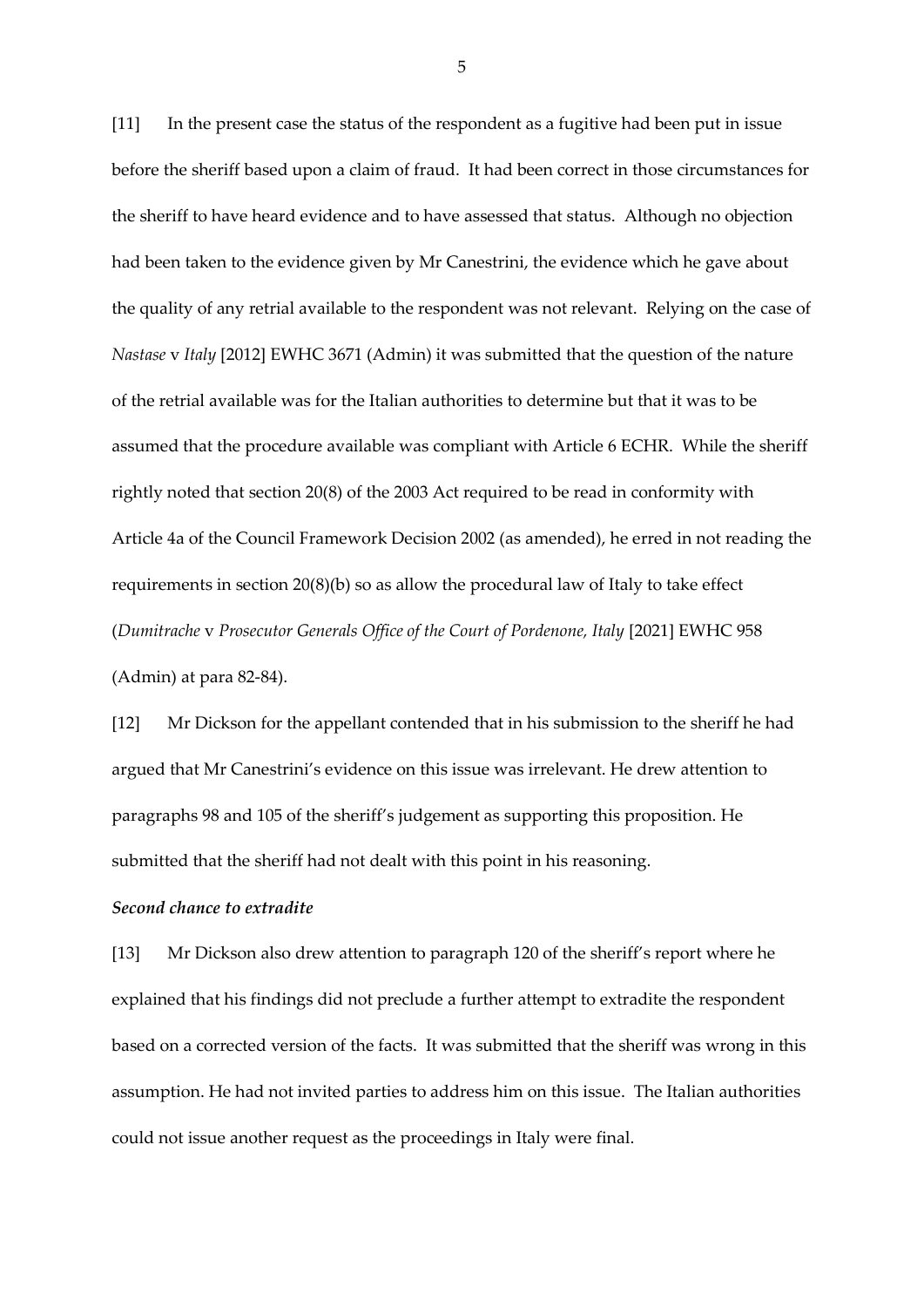#### **Submissions for the respondent**

[14] On behalf of the respondent, Mr Mackintosh QC observed that the appellant had not objected to the leading of evidence as to whether the respondent had instructed his own lawyer at trial and/or in the appeal, nor had he objected to the evidence concerning the nature and extent of any right to a retrial or appeal. The appellant had presented and sought to rely upon two letters to the sheriff from the Italian authorities. One dated 26 September 2019 and the other dated 20 August 2020. Each contained additional information from the requesting authority in respect of the issue of the nature of any retrial available to the respondent. Since section 9 of the 2003 Act provides that the procedural rules of a summary trial are to be followed in an extradition hearing, and taking account of section 192(3) of the Criminal Procedure (Scotland) 2003 Act 1995, it was now not open to the appellant to argue that the sheriff was wrong to make findings in fact on the basis of evidence led before him without objection.

[15] The respondent submitted that, on the evidence heard, the sheriff was persuaded that he was convicted in his absence and had not deliberately absented himself from his trial. Having made these findings the sheriff proceeded, correctly, to act under section 20(5) of the 2003 Act. That subsection required him to decide whether the requested person would be entitled to a retrial or to a review amounting to a retrial. Subsection (8) required the sheriff to decide this question on the basis of the rights which would be available to the respondent in any such retrial. Since the EAW proceeded upon a different factual basis it was silent on the question of any right to a retrial. The EAW was therefore defective in an evidential sense. In these unusual circumstances the sheriff had been correct to look to the expert evidence he heard in order to determine how to answer the section 20(5) question.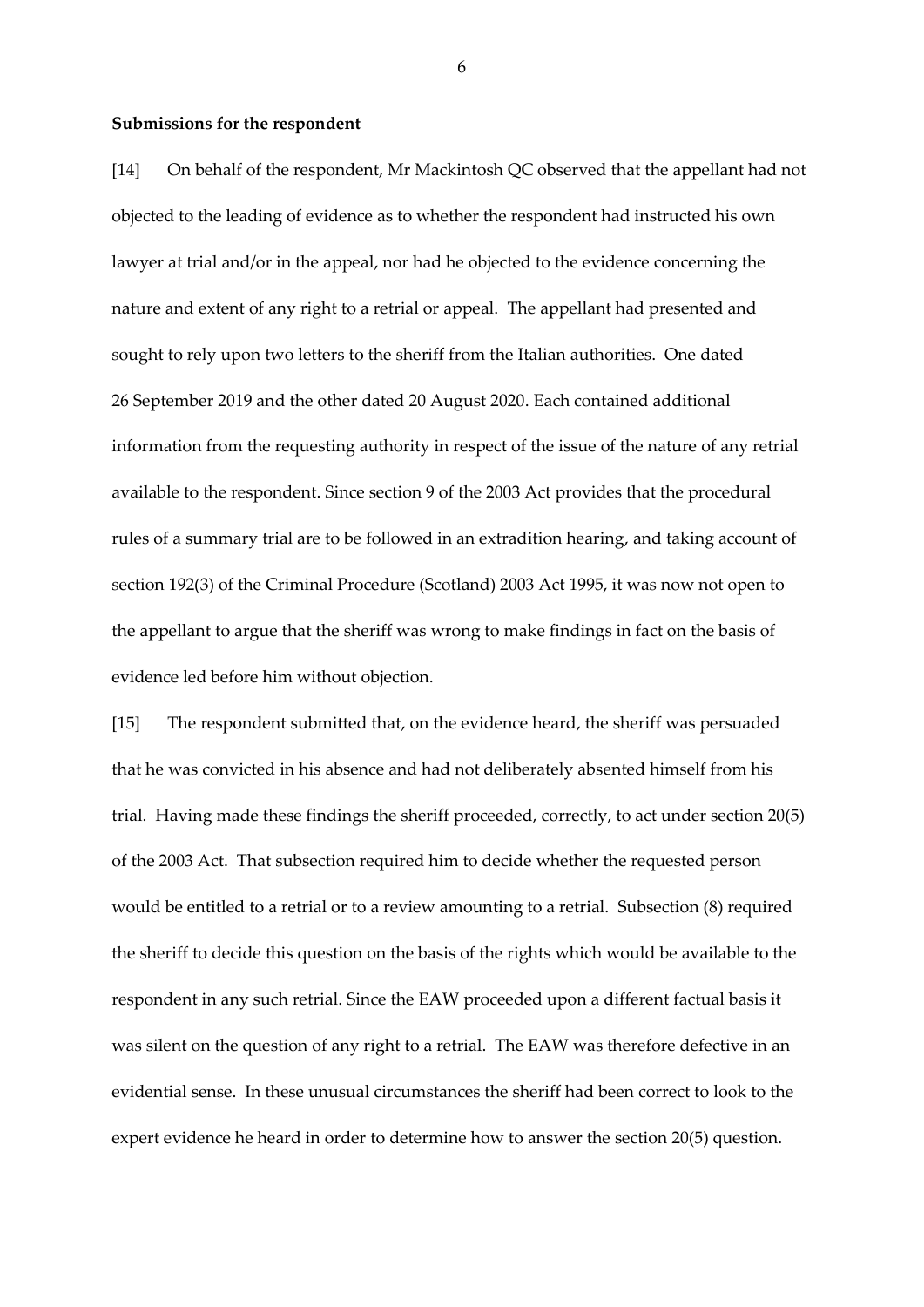No error had been identified in the sheriff's decision making process and the appeal ought to be refused.

### **Discussion**

[16] The 2003 Act was intended to create a quick and effective domestic framework in which to extradite a person to the country where they are accused or have been convicted of a serious crime, providing that this does not breach their fundamental human rights. Mutual recognition of judicial decisions was intended to become the cornerstone of judicial cooperation. Execution of the EAW therefore constitutes the rule. A refusal to extradite is an exception to that rule and one to be made only by reference to criteria which are to be interpreted strictly (see Minister for Justice and Equality (Deficiencies in the system of justice) C 216/18 PPU, EU:C:2018:586 at [41]).

[17] Part 1 of the 2003 Act applies as between Member States of the EU, described as "category 1 territories", and thus between Italy and the UK (at the relevant time). Section 9 of the 2003 Act provides for a hearing at which the court must decide certain questions. If the court decides that extradition is not precluded by any of the bars mentioned in section 11, it is required to proceed under section 20 if "the person is alleged to be unlawfully at large after conviction of the extradition offence". That is the position concerning the requested person in the present case. Section 20 provides as follows:

"20 Case where person has been convicted

(1) If the judge is required to proceed under this section (by virtue of section 11) he must decide whether the person was convicted in his presence.

(2) If the judge decides the question in subsection (1) in the affirmative he must proceed under section 21.

(3) If the judge decides that question in the negative he must decide whether the person deliberately absented himself from his trial.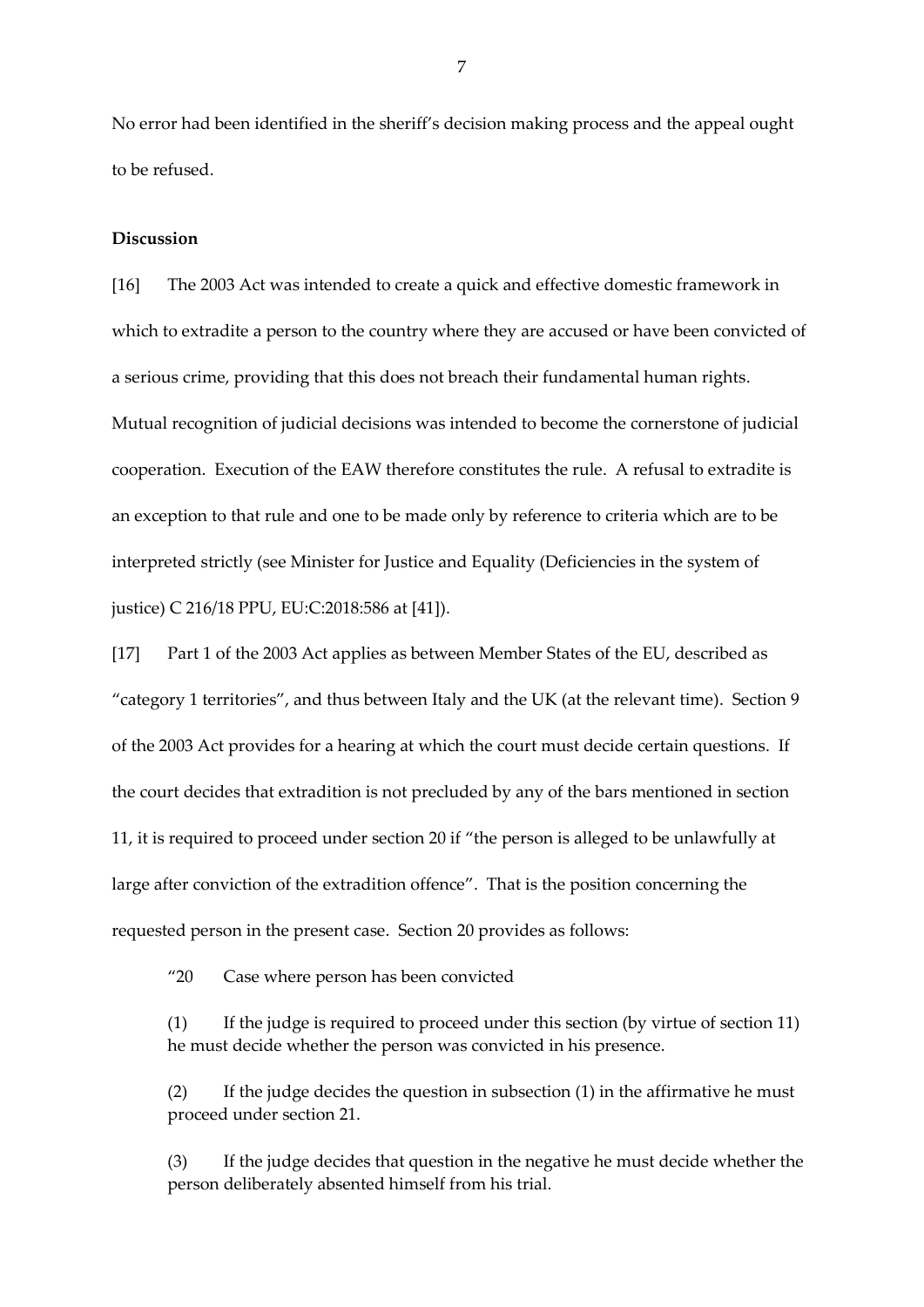(4) If the judge decides the question in subsection (3) in the affirmative he must proceed under section 21.

(5) If the judge decides that question in the negative he must decide whether the person would be entitled to a retrial or (on appeal) to a review amounting to a retrial.

(6) If the judge decides the question in subsection (5) in the affirmative he must proceed under section 21.

(7) If the judge decides that question in the negative he must order the person's discharge.

(8) The judge must not decide the question in subsection (5) in the affirmative unless, in any proceedings that it is alleged would constitute a retrial or a review amounting to a retrial, the person would have these rights—

(a) the right to defend himself in person or through legal assistance of his own choosing or, if he had not sufficient means to pay for legal assistance, to be given it free when the interests of justice so required;

(b) the right to examine or have examined witnesses against him and to obtain the attendance and examination of witnesses on his behalf under the same conditions as witnesses against him."

[18] Section 20 of the Act requires to be interpreted in conformity with Article 4a of the

2002 Framework Decision, as amended:

"1. The executing judicial authority may also refuse to execute the European arrest warrant issued for the purpose of executing a custodial sentence or a detention order if the person did not appear in person at the trial resulting in the decision, unless the European arrest warrant states that the person, in accordance with further procedural requirements defined in the national law of the issuing Member State:

(a) in due time:

(i) either was summoned in person … and

(ii) was informed that a decision may be handed down if he or she does not appear for the trial;

or

(b) being aware of the scheduled trial, had given a mandate to a legal counsellor, who was either appointed by the person concerned or by the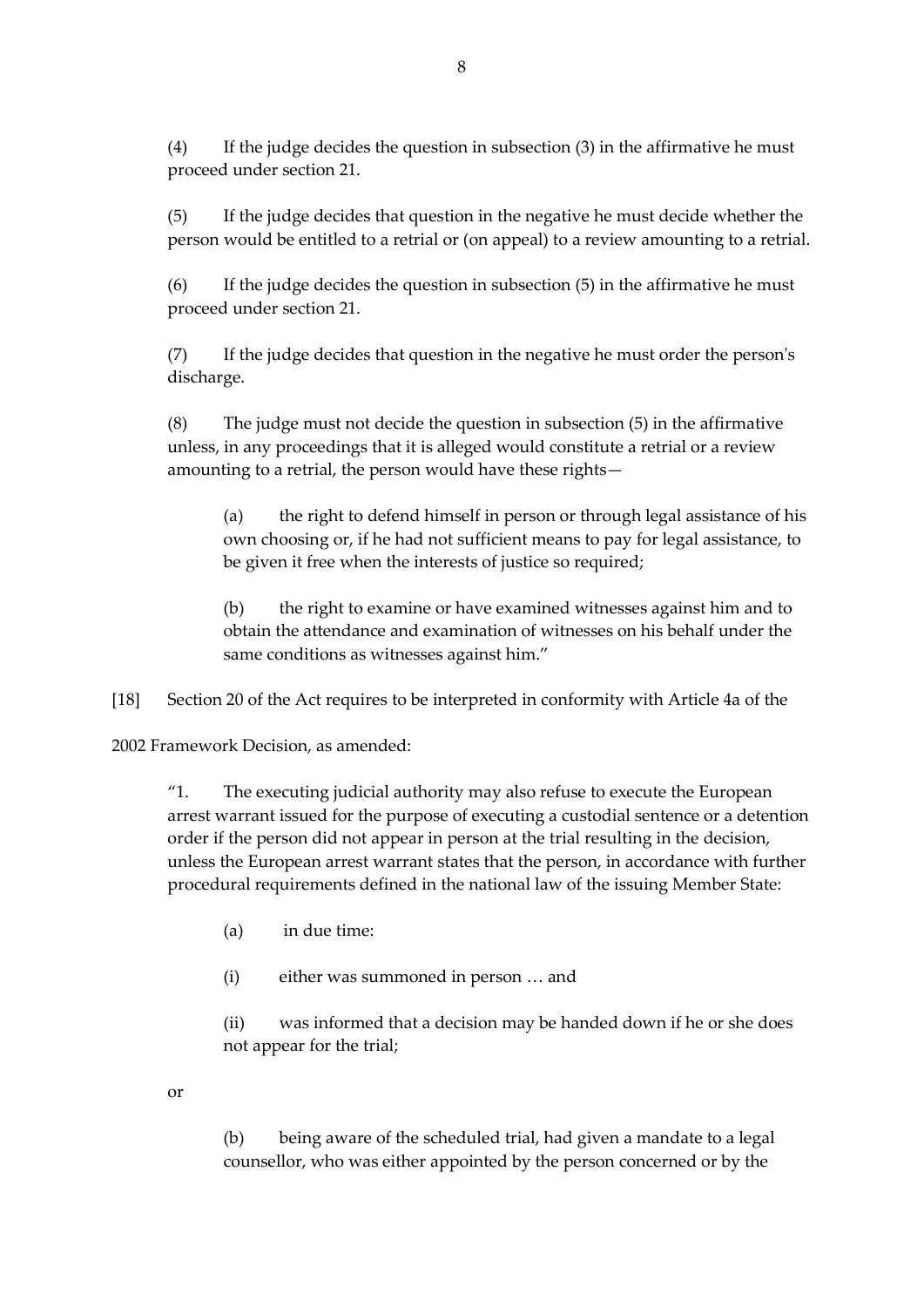State, to defend him or her at the trial, and was indeed defended by that counsellor at the trial;

or

(c) after being served with the decision and being expressly informed about the right to a retrial, or an appeal…:

(i) expressly stated that he or she does not contest the decision; or

(ii) did not request a retrial or appeal within the applicable time frame; or

(d) was not personally served with the decision but:

(i) will be personally served with it without delay after the surrender and will be expressly informed of his or her right to a retrial, or an appeal...;

and

(ii) will be informed of the time frame within which he or she has to request such a retrial or appeal …"

[19] The interplay between section 20 of the 2003 Act and Article 4a of the Framework

Decision was considered by Burnett LJ in the case of *Cretu*. At paragraph 34 he explained

this as follows:

"In my judgment, when read in the light of article 4a, section 20 of the 2003 Act, by applying a *Pupino* conforming interpretation, should be interpreted as follows:

(iii) An accused who has instructed ("mandated") a lawyer to represent him in the trial is not, for the purposes of section 20, absent from his trial, however he may have become aware of it.

(iv) The question whether an accused is entitled to a retrial or a review amounting to a retrial for the purposes of section 20(5), is to be determined by reference to article 4a(1)(d).

(v) Whilst, by virtue of section 206 of the 2003 Act, it remains for the requesting state to satisfy the court conducting the extradition hearing in the United Kingdom to the criminal standard that one (or more) of the four exceptions found in article 4a applies, the burden of proof will be discharged to the requisite standard if the information required by article 4a is set out in the EAW."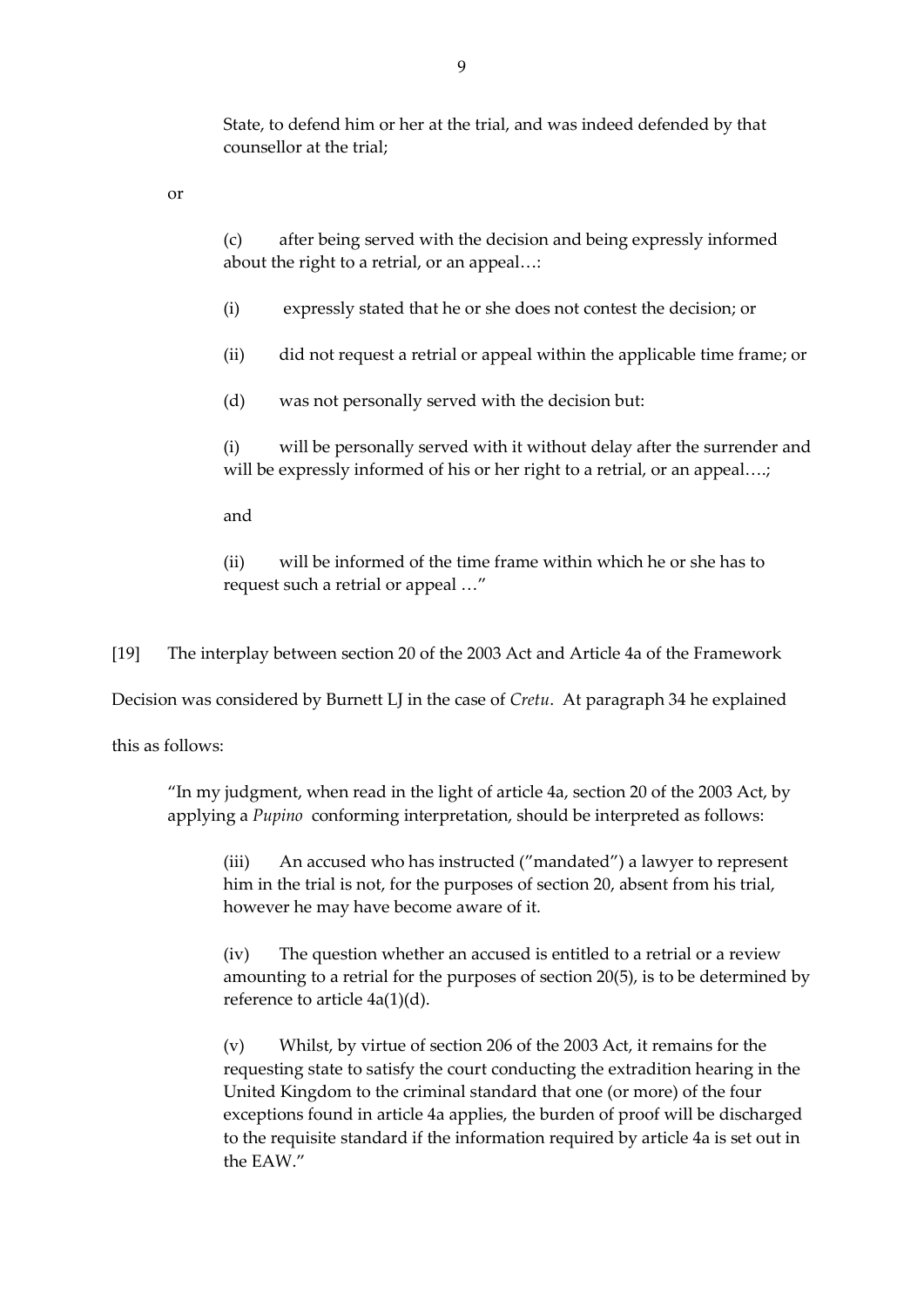#### [20] At paragraph 35 he explained:

"It will not be appropriate for requesting judicial authorities to be pressed for further information relating to the statements made in an EAW pursuant to article 4a save in cases of ambiguity, confusion or possibly in connection with an argument that the warrant is an abuse of process. The issue at the extradition hearing will be whether the EAW contains the necessary statement. … To explore all the underlying facts would generate extensive satellite litigation and to be inconsistent with the scheme of the Framework Decision. Article 4a provides additional procedural safeguards for a requested person beyond the provision it replaced in the original version of the Framework Decision, but it does not call for one member state in any given case to explore the minutiae of what has occurred in the requesting member state or to receive evidence about whether the statement in the EAW is accurate. That is a process which might well entail a detailed examination of the conduct of the proceedings in that other state with a view to passing judgment on whether the foreign court had abided by its own domestic law, EU law and Convention. It might require the court in one state to rule on the meaning of the law in the other state …."

[21] Accordingly, in ordinary circumstances, the information within the EAW will be treated by the requested state as setting out the basis upon which the mutual duty of extradition is to be undertaken and will provide the necessary basis upon which the burden of proof is discharged. However, as was recognised in the case of *Cretu*, there may unusually be cases which raise issues such as entitle the court in the requested state to hear evidence about statements made in an EAW. In the present case the sheriff was invited to consider a claim, supported by a body of other evidence, which suggested that a fraud had been perpetrated on the Italian court. We accept that he was entitled to hear that evidence in support of the claim that the respondent did not know of the existence of the case and was not a fugitive from justice. The problem for the sheriff was that he did not limit the use of the evidence to this legitimate purpose.

[22] Having begun the process of addressing the section 20 questions, the sheriff decided that the respondent was not convicted in his presence and had not deliberately absented himself from his trial. He was then required to consider whether he would be entitled to a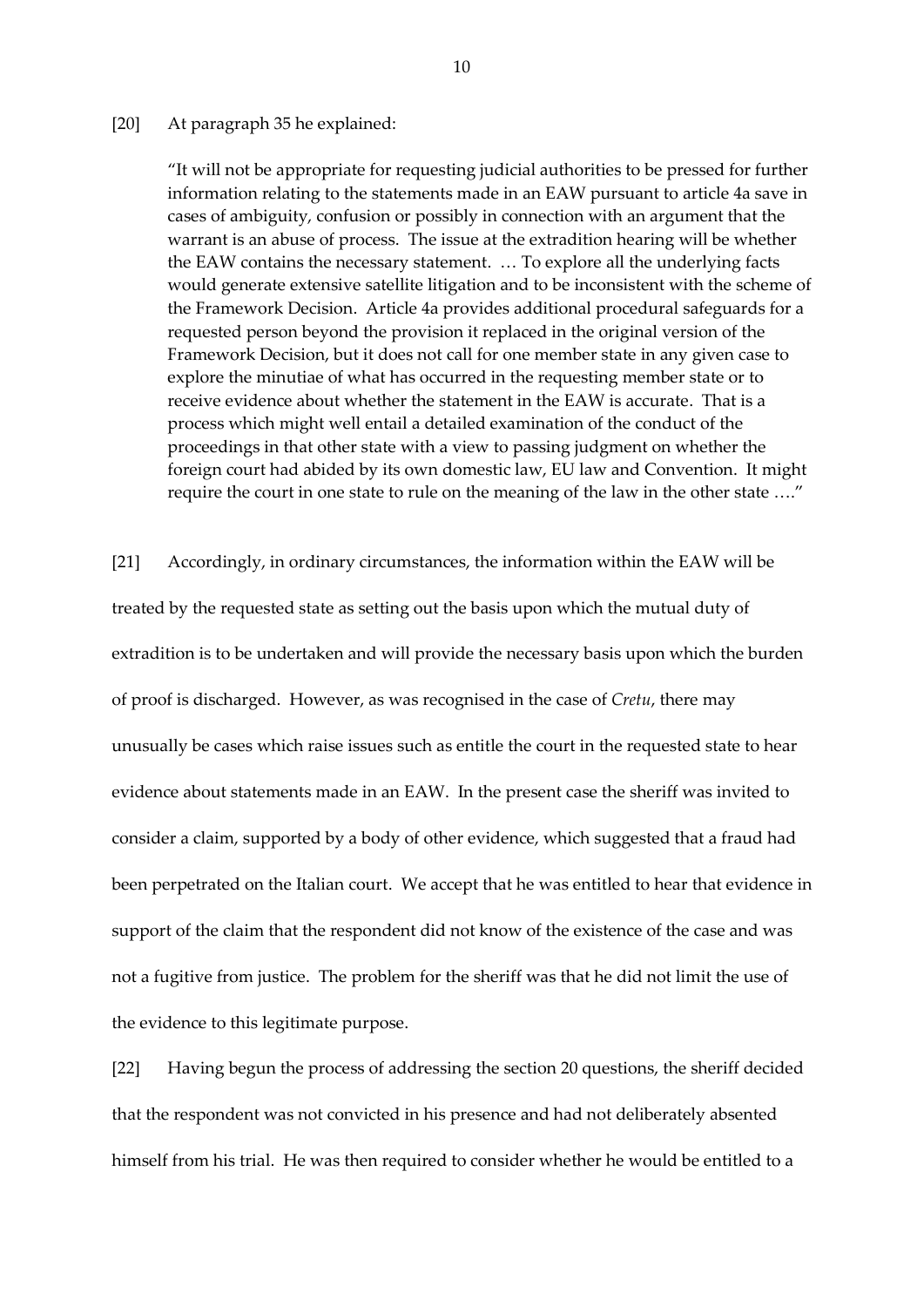retrial or a review on return. Since the EAW was presented on a different factual basis, the answer to this question was not to be found within its terms. At that stage it would have been open to the sheriff to adjourn the hearing and seek further information from the Italian authorities as to what procedure would be available in light of the information which had been provided to him and the conclusions which he had reached upon it. Alternatively, he could have proceeded upon the basis of the two letters which were relied upon by the Lord Advocate and arrived at a decision one way or the other. Instead, the sheriff decided to take account of the evidence led from Mr Canestrini.

[23] This appears to have led to a tortuous examination of the various amendments and changes which had been made over time to Article 175 of the Italian Code of Criminal Procedure, the provision governing the circumstances in which a defendant would be entitled to an out of time appeal, and whether this would constitute a retrial. This exercise included an explanation that the original version of Article 175, which required the defendant to prove that he had not been aware of the proceedings conducted in his absence, had been found not to be compliant with Article 6 ECHR by the European Court of Human Rights in the case of *Sejdovic* v *Italy* [2006] 42 EHRR 17. As a consequence, Article 175 had been amended with effect from 2005 to switch the burden of proof of effective knowledge of the trial onto the judicial authorities. It had apparently been amended again to move the burden back to the defendant with effect from 2014.

[24] All of this caused the sheriff to weigh anxiously and at length questions concerning which version of Article 175 would apply in the respondent's case, although he became satisfied that the last amendment did not affect the respondent's position, and whether he might be denied a retrial if the Italian authorities took the view that he was at fault for fleeing the country.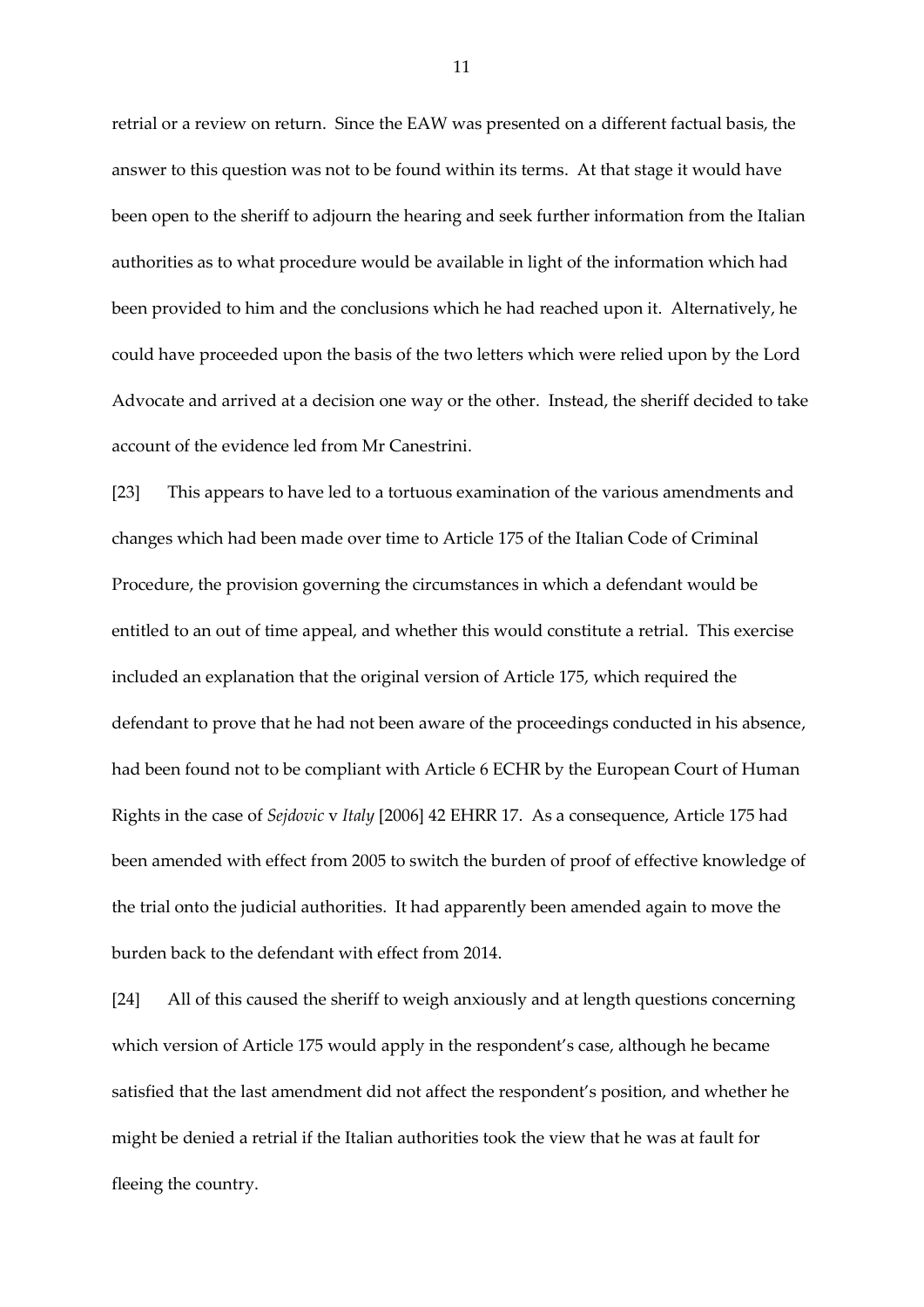[25] These considerations appear all to have been intermingled in evidence with a detailed exposition of Mr Canestrini's opinion as to how the Italian courts of appeal would apply the discretion available to them as to the extent and content of any retrial or review. At paragraph 57 of his judgement, the sheriff noted Mr Canestrini's evidence that any retrial available to the respondent would not be a new trial but would instead be an appeal with a request to hear further evidence in which the appeal court retained the discretion to allow or refuse further evidence.

[26] The sheriff set out a summary of this evidence, and the submissions made thereon, over many pages of his judgement but at paragraph 97 he expressed his conclusion as follows:

"In my view, however, Mr Canestrini was clear. There would be a retrial, of some description. The nature and content of that retrial would not be dictated by the respondent, but rather by the appeal court. That course was not one of unfettered discretion, but was in accordance with the Italian criminal procedure."

[27] Having reached this stage of his analysis the sheriff was able to return to the section 20(5) question. He was now content that there would be a retrial. However, he considered that he had to be satisfied that the quality of that retrial was commensurate with the provisions of section 20(8)(b). Again he looked to the evidence of Mr Canestrini. It is not at all clear why he did so.

[28] Section 20(8)(b) of the 2003 Act reflects the terms of Article  $6(3)(d)$  of the ECHR. The sheriff had already concluded that the retrial available would be conducted in accordance with Italian criminal procedure. Italy is a category 1 territory and has incorporated the European Convention on Human Rights.

[29] In the case of *Tous* v *District Court in Nymburk, Czech Republic* [2010] EWHC 1556 (Admin) Cranston J said: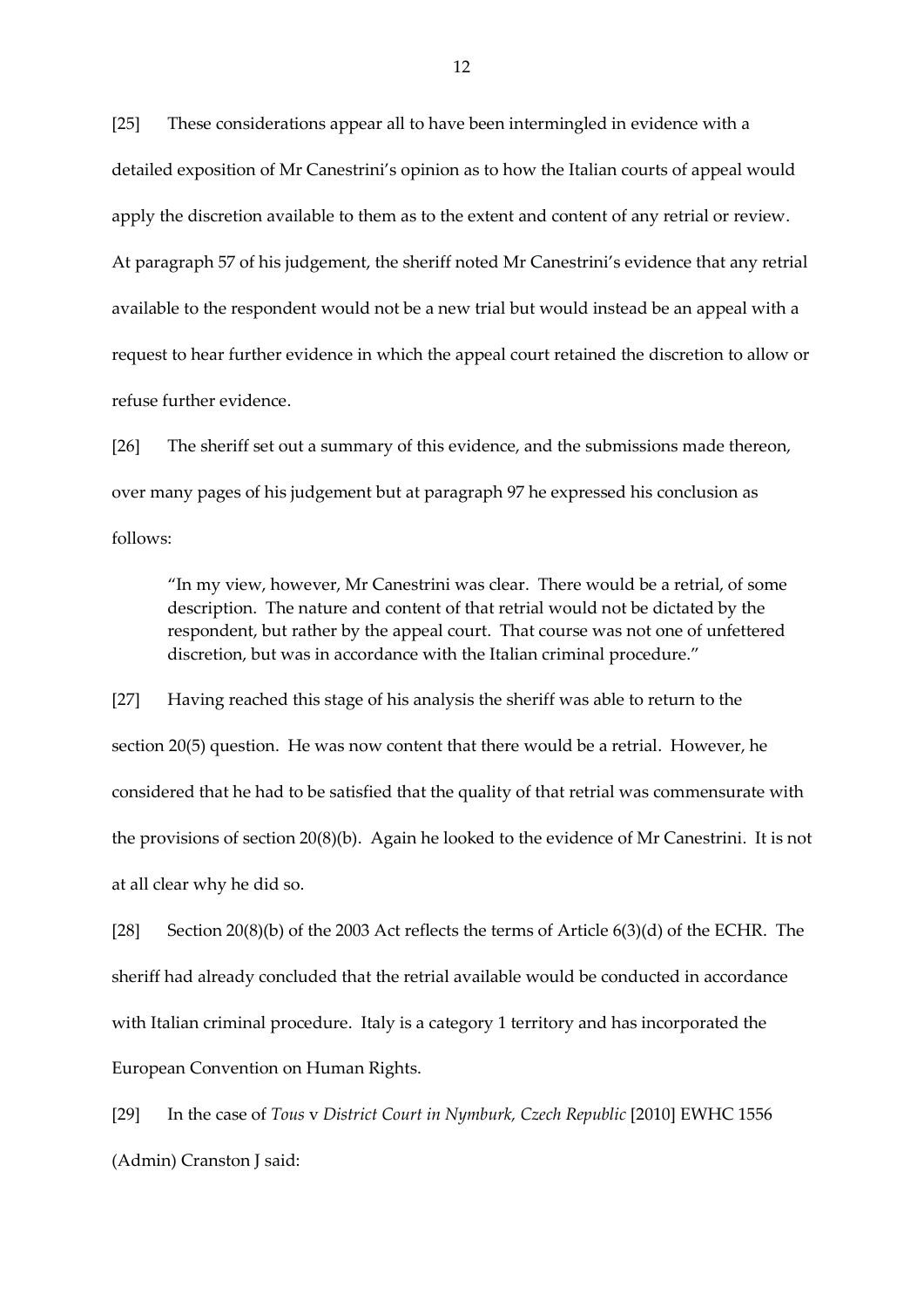"12. The upshot of *Murtati* v *Albania* [2008] EWHC 2856 (Admin) and other authorities such as *Gradica* v *Deputy Public Prosecutor of Turin, Italy* [2009] EWHC 2846 (Admin) is that, in cases where a person has been tried in his absence, evidence that Article 6 has been incorporated into the law of the requesting state and that that state recognises the case law of the European Court of Human Rights supports a finding that the requirement of section 20(5) of the 2003 Act is satisfied. The statutory safeguard in section 20(8) is satisfied where the requesting state can show that its law complies with Article 6. For a requested person to succeed in an argument that he should be discharged under section 20, he must show that subsequent proceedings would not comply with Article 6."

[30] It is perfectly clear from what the sheriff says in paragraphs 52, 53 and 54 of his judgement that the evidence laid before him was to the effect that Article 6 ECHR was incorporated into the law of Italy and that the decisions of the European Court of Human Rights were not only recognised but given effect to. It was that court's decision in the case of *Sejdovic* which led to the amendment of Article 175. One might have thought that would be sufficient. In addition though, the sheriff was also satisfied that the letter of 26 September 2019 relied upon by the appellant guaranteed a new trial (paragraphs 76 and 77 of his judgement).

[31] What seems to have troubled the sheriff was Mr Canestrini's evidence about the extent of the discretion available to the Italian appeal courts as to whether the original evidence should be re-heard and as to whether further evidence may be led (see paragraphs 58, 60, 62, 68, 73 and 95). As he records at paragraph 57, Mr Canestrini gave evidence that, in his view, the margin of discretion available to the Court of Appeal was so wide as to be non-Article 6 compliant.

[32] In *Nastase* v *Italy* [2012] EWHC 3671 (Admin) the questions of whether a requested person convicted in his absence would be entitled to a retrial under Article 175 if returned to Italy, and whether such a retrial or appellate proceedings would satisfy the requirements of section 20(8) of the 2003 Act, were both considered. In setting out the principal opinion in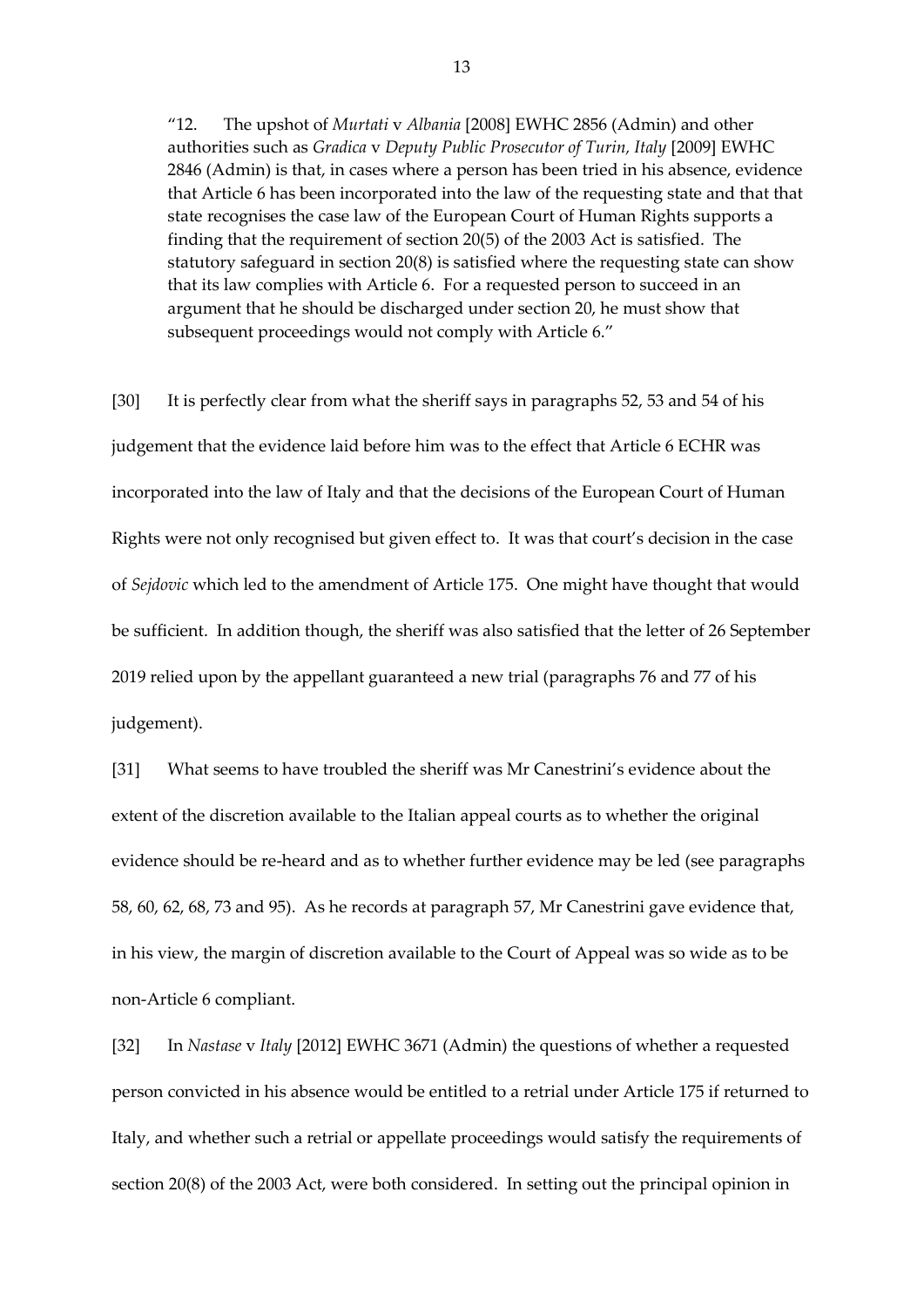the case Rafferty LJ reviewed the decisions in various other cases in which the same, or similar questions had arisen.

[33] Three of those cases also involved extradition to Italy of requested persons convicted in their absence – *Gradica* v *Public Prosecutor's Office Attached to the Court of Turin* [2009] EWHC Admin 2846, *Ahmetaj* v *Prosecutor General Attached to Court of Appeal Genoa* [2010] EWHC 3924 (Admin) and *Rexha* v *Officer of the Prosecutor, Court of Rome* [2012] EWHC 3397. In *Nastase* and each of the other three Italian cases the court had been concerned with the effect of Article 175 of the Italian Code. As in *Nastase*, in both *Gradica* and *Rexha* the submissions had included arguments suggesting that the extent of discretion available to the Italian appeal court meant that the terms of section 20(8) of the 2003 Act were not satisfied. In *Gradica* the appellant relied upon expert academic evidence to the effect that the extent of the discretionary power available did not satisfy the requirements imposed by article 6 of the Convention, or section 20(8) of the 2003 Act.

[34] At paragraphs 45 and 48 of her judgement in *Nastase* Rafferty LJ noted that:

"The existence of procedural steps does not remove the entitlement to a retrial. Rather, the Italian authorities must be permitted to regulate their own proceedings by imposition of their own rules. Section 20 may create entitlements, but procedural rules set parameters within which such rights are exercisable…"

"A tribunal re-opening proceedings and renewing the evidence should be permitted to regulate evidence as it sees fit. Such a course would plainly be Article 6 compliant."

[35] In the hearing before us it was not suggested that either of these statements was incorrect and we endorse them. In the case of *Dumitrache* v *Office of the Prosecutor of the Republic attached to the Court of Pordenone*, Italy [2021] EWHC 958 (Admin) the court referred

to the same passages in *Nastase* and observed, at paragraph 75: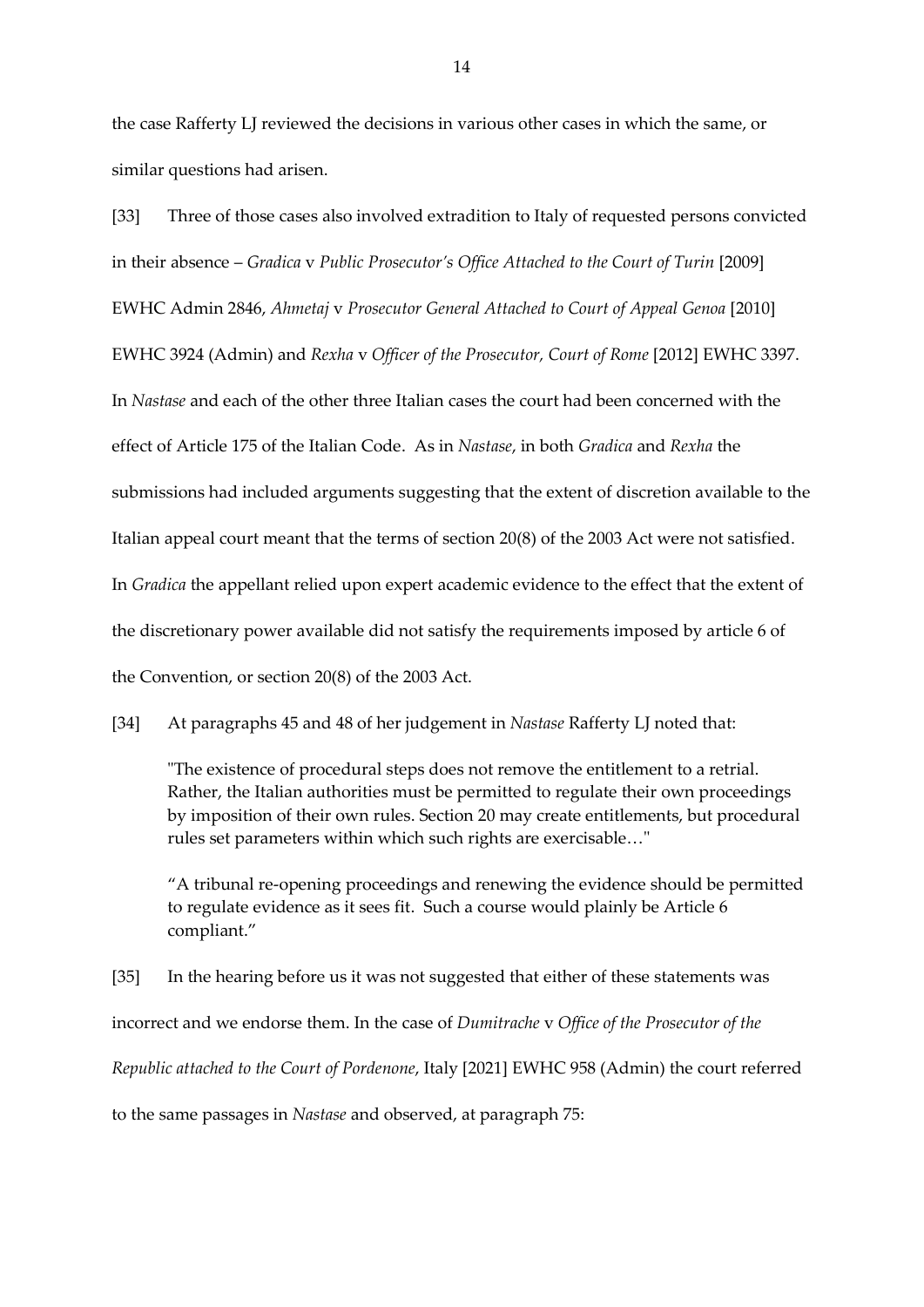"Thus the existence of a procedural step did not detract from the unconditional nature of the legal right to a re-trial."

In *Nastase* Rafferty LJ also referred to the judgement of the Court of Cassation in Judgement 1805/2010 delivered on January 20, 2011, in which it was explained that Article 175 was amended to comply with dicta of the ECHR and to add safeguards. That chimes with the evidence given by Mr Canestrini. At paragraph 42 of her judgement Rafferty LJ said:

"An insuperable difficulty confronting the appellant is that UK jurisprudence has consistently found article 175 compatible with section 20. In addition to *Gradica*, in *Ahmetaj* the court said 'under Article 175 (2) as amended, a defendant who is absent from his first trial will be granted what may be called a fresh merits hearing without strings or conditions unless he deliberately evaded the trial on the first occasion.'"

[36] In each of *Nastase* and the three other Italian cases canvassed, the court was satisfied that the section 20(5) 2003 Act question should be answered in the affirmative. This conclusion can only be arrived at if the conditions set out in section 20(8) are met. The statement that UK jurisprudence has consistently found Article 175 to be compatible with section 20 extends to the whole of that section. What this court therefore requires to identify is the reasoning which led the sheriff to conclude that the respondent would not have the same rights under Article 175 as the requested persons who advanced the same, or similar arguments as he did, in the other cases mentioned.

[37] The starting point is to look to the legal position which the respondent would be in if returned to Italy. The sheriff's conclusion on this can be found under the heading of findings in law at pages 4 and 5 of his judgement. The relevant findings are at paragraph [9] above.

[38] These findings are set out as positive conclusions, rather than an explanation that the evidential burden has not been met. Since section 20(8) replicates the terms of Article 6(3)(d) of the Convention, they carry the implication that the Italian procedure specified in the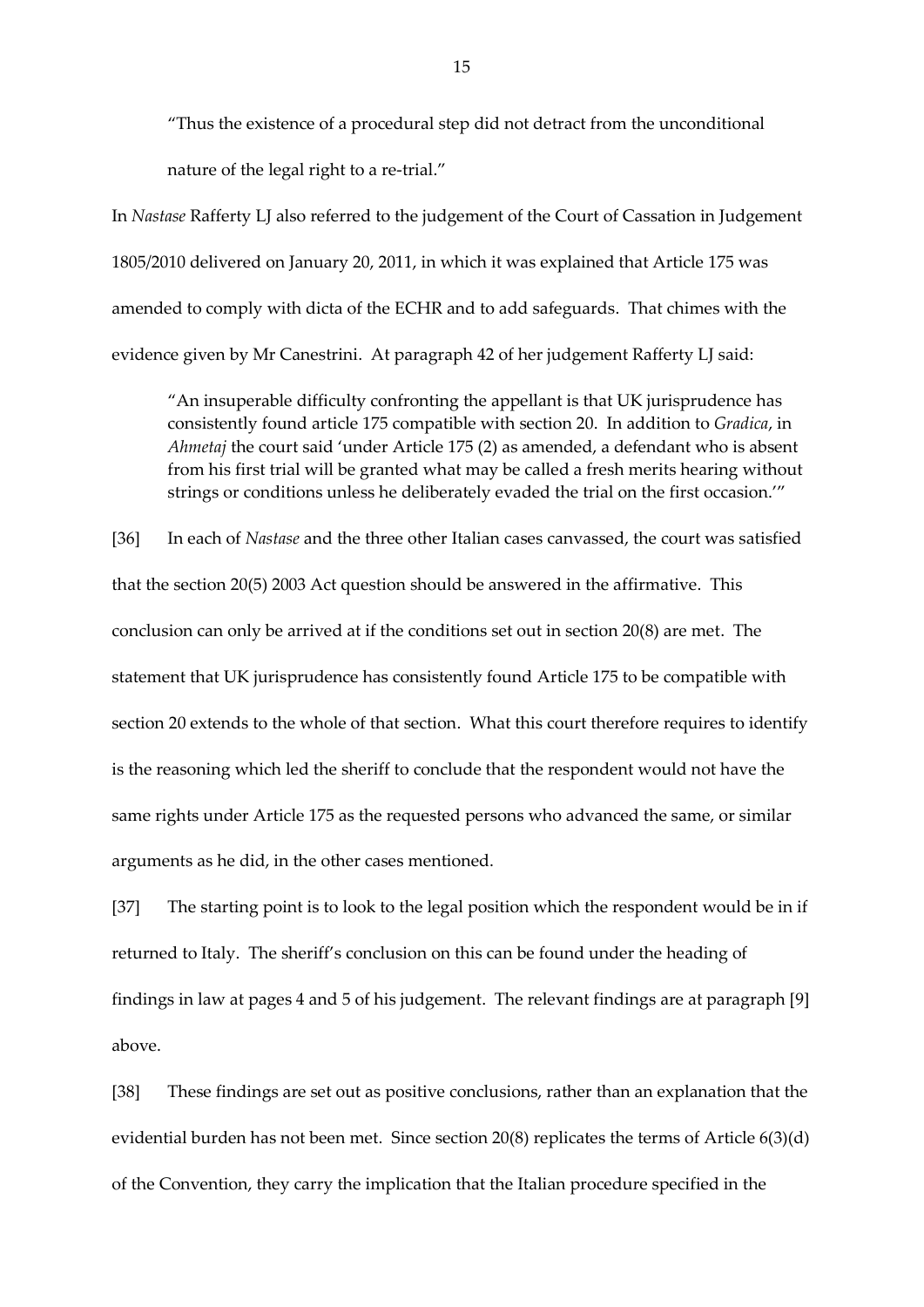opening sentence of the first finding is not Article 6 compliant. As noted, that was the evidence given by Mr Canestrini, although at no stage in his judgement does the sheriff explain in clear terms what he made of, or what effect he gave to, that evidence. It is a highly significant step for a sheriff to conclude that the statutory procedure put in place by a category 1 state does not comply with Article 6. Such a conclusion is inconsistent with the general statement about the terms of Article 175 made in *Nastase* and with the observations in the case of *Tous* referred to at paragraph [29] above.

[39] The basis upon which the sheriff distinguished the case of *Nastase* seems to be set out at paragraph 119 of his judgement, where he states:

"I have had regard to *Nastase*, on which the applicant's case was founded. That case cannot assist in a situation, as this, where the EAW proceeds on the wrong grounds and therefore does not provide the assurances which underpins Article 4a1(d). In any event, the court in *Nastase* had the benefit of evidence which it found indisputably met the test of reopening the case and calling new evidence (paragraph 48). There is no such evidence here, and accordingly *Nastase* does not assist in finding section 20(8) to be met in the present case. In fact, although *Nastase* mentions the 'insuperable difficulty' that UK jurisprudence has consistently found Article 175 compatible with s20 that jurisprudence is displaced when the facts show that the EAW proceeds on the wrong assumptions and applies the wrong law as a result."

[40] There are a number of difficulties with what is said here. As was explained in *Cretu,* the evidential burden on the requesting state will be discharged by a statement in the EAW explaining that the Article 4 Framework Decision conditions will be met. In the present case that evidential route was not available. That simply means that the court must look elsewhere. This in fact was the situation in *Nastase* where, as is made clear at paragraph 10, the EAW was silent as to relevant Italian law. Whilst it is true that there was evidence in the form of further information provided by the Judicial Authority in that case, the decision was not a fact sensitive one and proceeded on principle. The suggestion that the jurisprudence set out in *Nastase* and the other cases mentioned is displaced when the EAW proceeds on the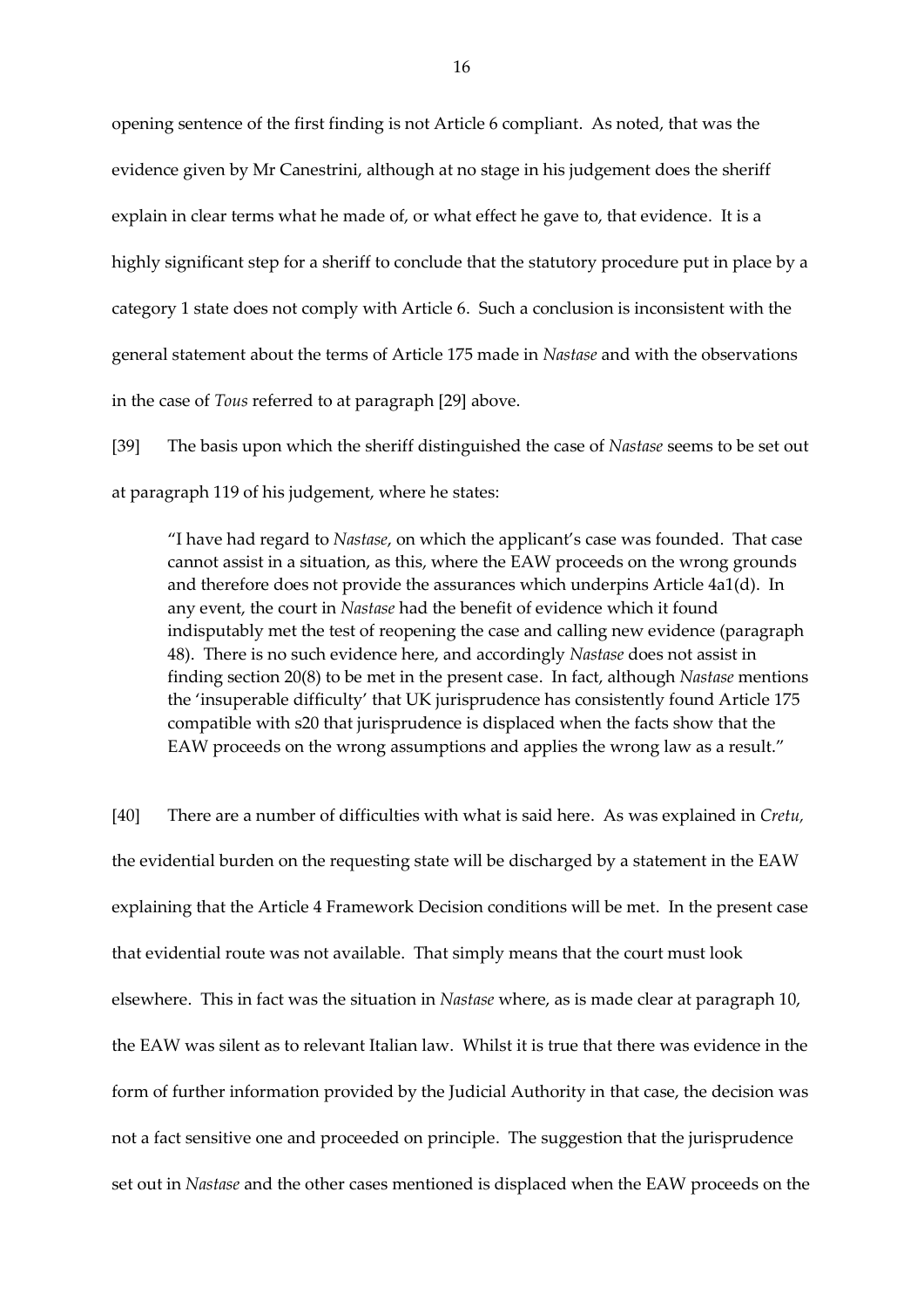wrong assumptions is unsupported by any authority and cannot be correct. The reason for assessing whether the respondent would have a right to a retrial was because the EAW proceeded on a basis which was inconsistent with the findings which the sheriff made. It was therefore incapable of providing the ordinary evidential basis upon which the section 20 questions could be answered. *Nastase* and the other cases provide guidance on the meaning of Article 175 of the Italian Code and only require to be applied where the EAW is deficient on the question of retrial . Nothing is said by the sheriff about how he distinguished the case of *Tous* or why he declined to follow the approach described there.

[41] The reasoning which underpinned the sheriff's findings in law is set out at

paragraphs 116 and 117 of his judgment.

"116. I cannot find, on the evidence, that it is proven that Mr Daja would have the necessary rights under section 20(8)(b) to 'examine or have examined witnesses against him and to obtain the attendance and examination of witnesses on his behalf'. It follows that I am forbidden to make an affirmative finding under section 20(5). I must answer the question posed in the negative and, in terms of section 20(7), must order Mr Daja's discharge.

117. The main reason for so finding, is that, following *Dziel* and *Cretu*, the position is regulated by Article 4a 1(d) of the Framework Directive. That is in the terms I have set out. The EAW gives no reassurance that a retrial will be available. That is enough to permit refusal of extradition for a requested person who was absent at trial. The position is made much worse, however, by the fact that the EAW actively misstates the facts. Any Italian prosecutor proceeding on the basis of the EAW would be materially misled into considering Mr Daja had no rights of retrial or review. There is no guarantee that an Italian prosecutor would prioritise the findings of a Scots court over what is stated by his own judicial authority. There is a material risk that the rights under section 20(8) would not be available, *not because of any procedural shortcomings, but because they would be actively be removed by a decision made in obedience to the wrong procedure, as a result of misunderstanding the facts (emphasis* added). I do not doubt the EAW is tendered in good faith, and that the facts as set out therein might be based on a justified inference of fact, but that inference is incorrect."

[42] In our opinion, it can be seen that the sheriff has again failed to separate out the relevant issues which apply depending upon whether he is proceeding upon the basis of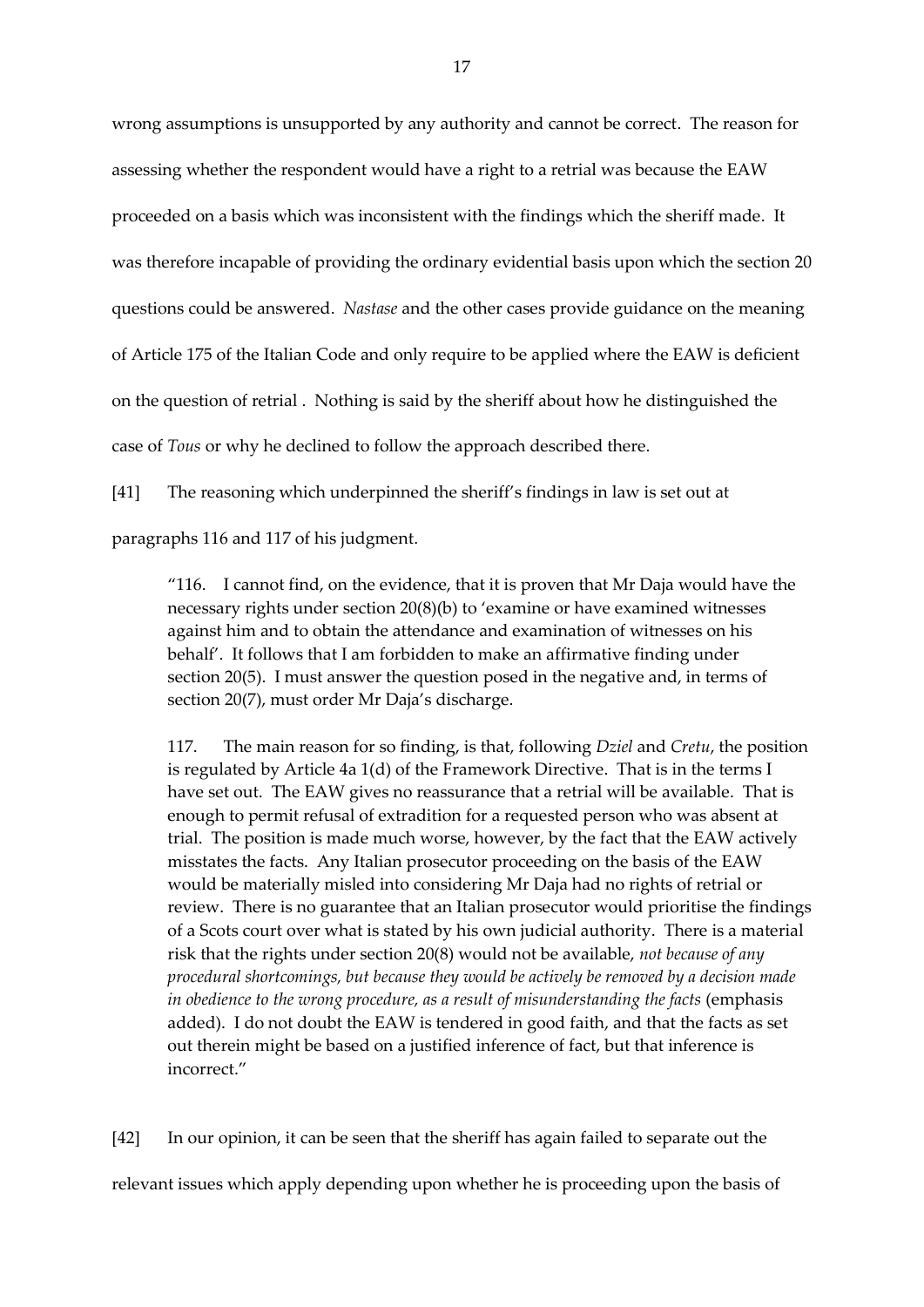what is said in the EAW or on the basis of the evidence which he heard. It would not have been enough to permit refusal of extradition that the EAW did not mention the availability of a retrial where other evidence was led on that issue. The sheriff's reasoning appears to have become infected with a concern about what he thinks the Italian authorities will make of his findings on the factual circumstances. He accepts and recognises the presence of appropriate procedural processes in the Italian system but fails to give effect to these because of a concern that the wrong procedure might be followed as a result a misunderstanding about the facts. Why there would be any such risk, or put another way, why the Italian authorities would be any less able than the sheriff was accurately to assess the facts is impossible to understand. In our opinion, the sheriff has fallen into the same error of approach as was described by Lady Justice Carr in the case of *Dumitrache* at paragraphs 82 to 84 of that decision:

"82. There appears to me to be force in the submission that the judgment confuses what are properly to be treated as two distinct issues: first, who bears the burden of proof in establishing the various matters identified in s. 20 (as necessary on the facts); secondly, who bears the burden in Italy as a matter of Italian law of bringing him or herself within the conditions for obtaining a retrial.

83. As to the first, the burden lies on the requesting authority (to the criminal standard) (see *Cretu* at [34]). This, however, does not impose a burden of proof to be discharged in the Italian courts (or in the courts of any other requesting state). The material issue of Italian law (or issue of foreign law in the case of any other state) is whether there is an entitlement to a retrial. This may be a contingent entitlement, as was confirmed in *Nastase*. The second issue, namely who bears the burden of proof in Italy as a matter of Italian law, is irrelevant and not for the English courts to consider.

84. This analysis is consistent with the cosmopolitan approach identified in *Caldarelli* v *Court of Naples [2008] UKHL 51*".

[43] In arriving at his conclusions the sheriff explained that he found the decision of the Federal Constitutional Court of Germany in the cases of *Proceedings on the Constitutional* 

*Complaint of R, Re* [2017] 2 CMLR 2, which was relied upon by counsel for the respondent in